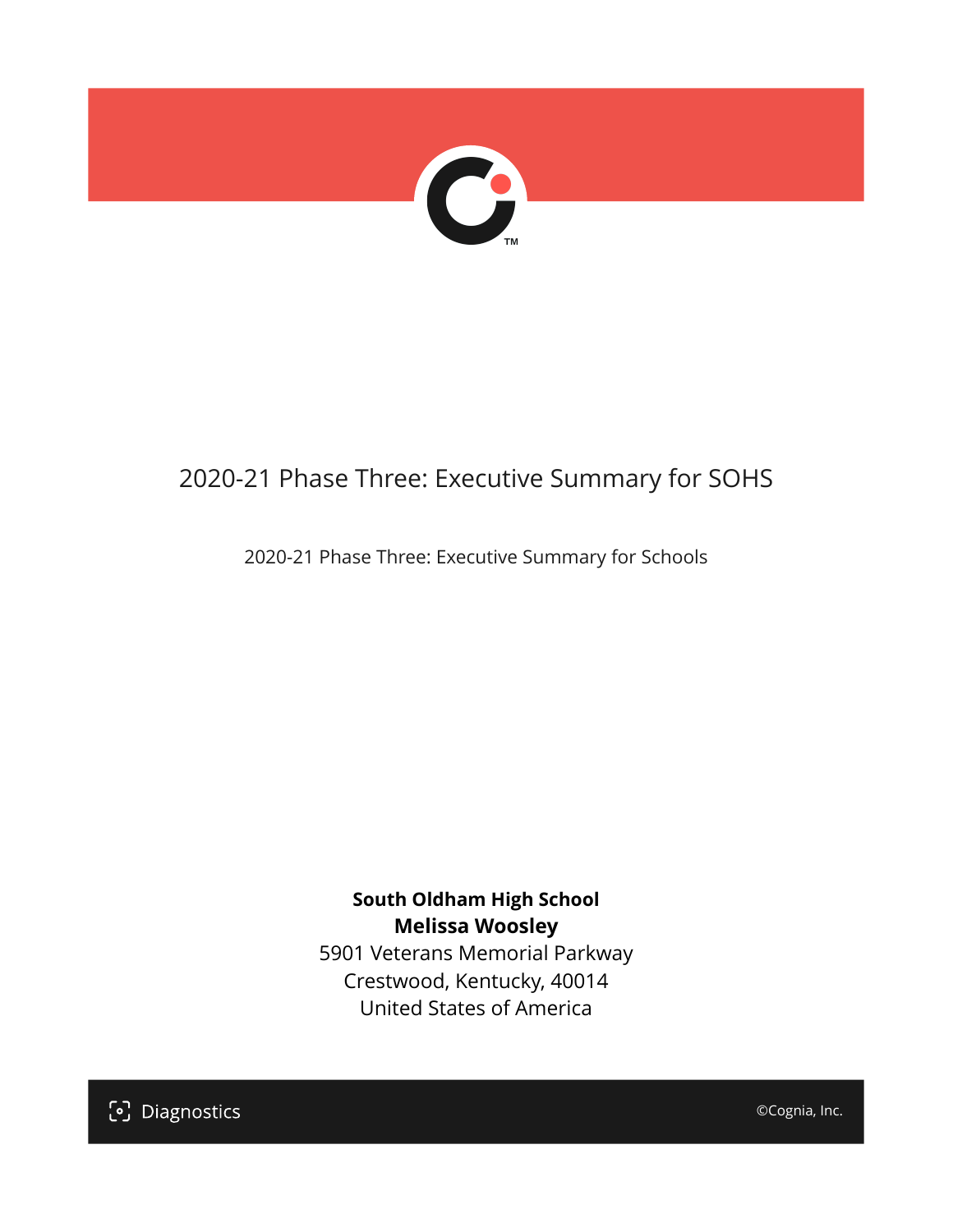2020-21 Phase Three: Executive Summary for Schools - 2020-21 Phase Three: Executive Summary for SOHS - Generated on 01/12/2021 South Oldham High School

**Table of Contents**

[2020-21 Phase Three: Executive Summary for Schools](#page-2-0)

[3](#page-2-0)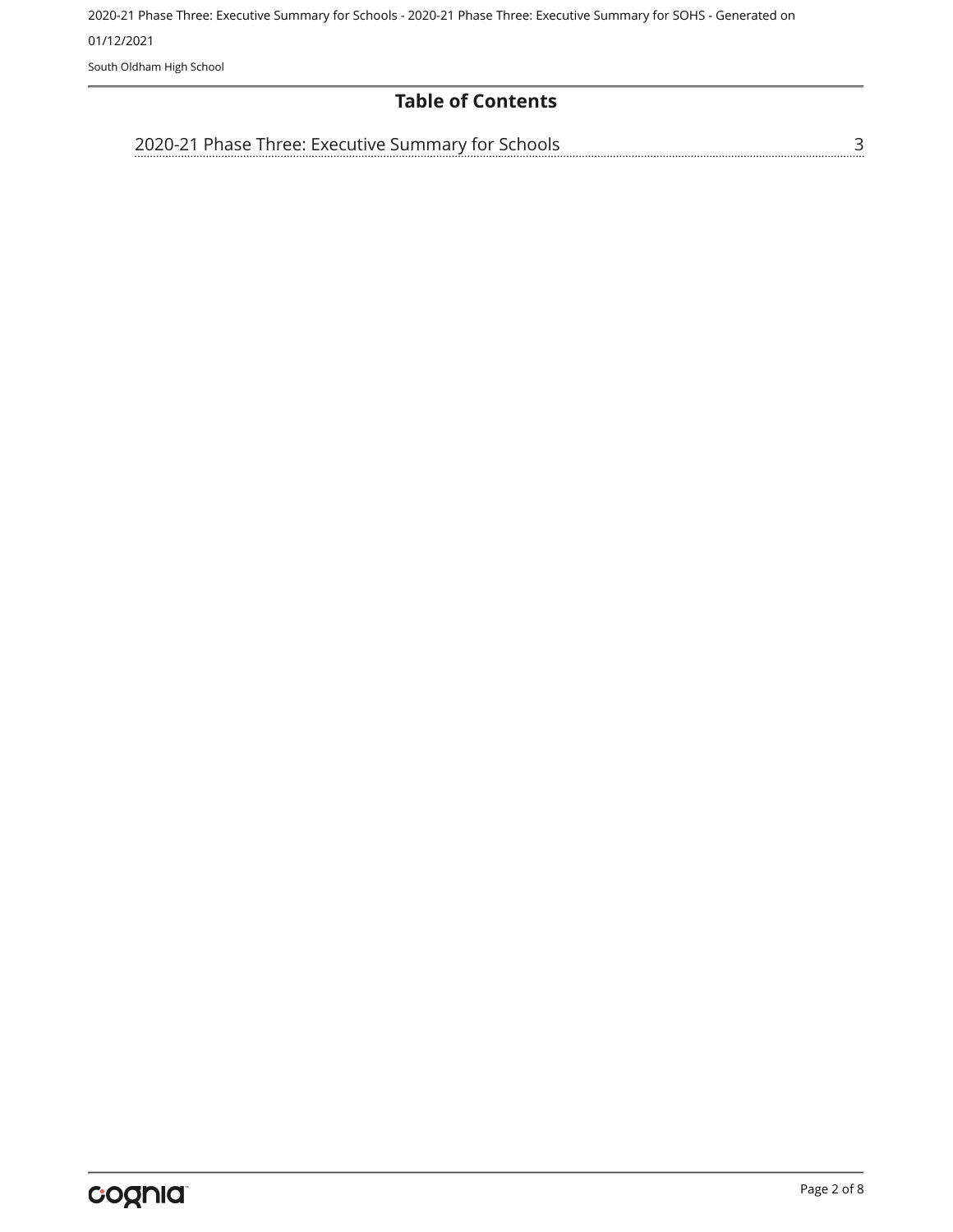2020-21 Phase Three: Executive Summary for Schools - 2020-21 Phase Three: Executive Summary for SOHS - Generated on 01/12/2021 South Oldham High School

## <span id="page-2-0"></span>**2020-21 Phase Three: Executive Summary for Schools**

. Describe the school's size, community/communities, location, and changes it has experienced in the last three years. Include demographic information about the students, staff, and community at large. What unique features and challenges are associated with the community/communities the school serves?

South Oldham High School is located in Crestwood, Kentucky, a suburb 10 miles north of Louisville, Kentucky, in Oldham County. SOHS is a comprehensive high school which serves a population of approximately 1,338 students. In addition to being recognized as a National Blue Ribbon School of Excellence that is accredited by the Southern Association of Colleges and Schools in, SOHS was also named a School of Distinction for performing in the 98th percentile of public schools in Kentucky. Our motto is "South….Where Greatness Continues!" South Oldham High School offers a diverse curriculum with twenty-four Advanced Placement Courses, college-prep classes, dual-credit classes, research-based instruction, and high academic standards enabling all students to attain their highest level of academic performance. SOHS has shown improvement on both state and national test rankings (Silver Award List of U.S. News & World Report 2009 and 2010; Gold Award List of U.S. News & World Report 2011, & 2012; Top 1500 Public High Schools in Newsweek Magazine and America's Best High Schools 2010, 2011 & 2012; The Washington Post's Top Performing Schools of 2010, 2011 & 2012, and most recently US News and World Report named SOHS as the #7 public school in Kentucky). Even with these academic successes, we strive to improve and constantly search for Best Practices. Not only does our school benefit from a number of tools in place which support academic growth, but also we are fortunate to have a supportive community of stakeholders who assist us in our quest. From our students and their families to staff members and citizens in the community, we are constantly seeking ways to involve as many stakeholders as possible because we believe this helps create an atmosphere conducive for learning. A large number of our students are highly motivated to perform well academically due to support from home. In 2020-2021, SOHS had three National Merit Semi-Finalists. We have over 1000 students taking at least one AP Course. Over the past three years, not only have we seen growth in our students' desire for more rigorous classes (AP, College-Prep, Dual Certification), but our staff has intentionally focused on mastering the concept of being a classroom-content facilitator. Through inquiry-based learning that engages students in academic discourse and project-based learning discovery, SOHS teachers have started to move away from the traditional methods of 'standand-deliver' instruction. Through meaningful professional development opportunities, including topics in academic conversations, thinking strategies,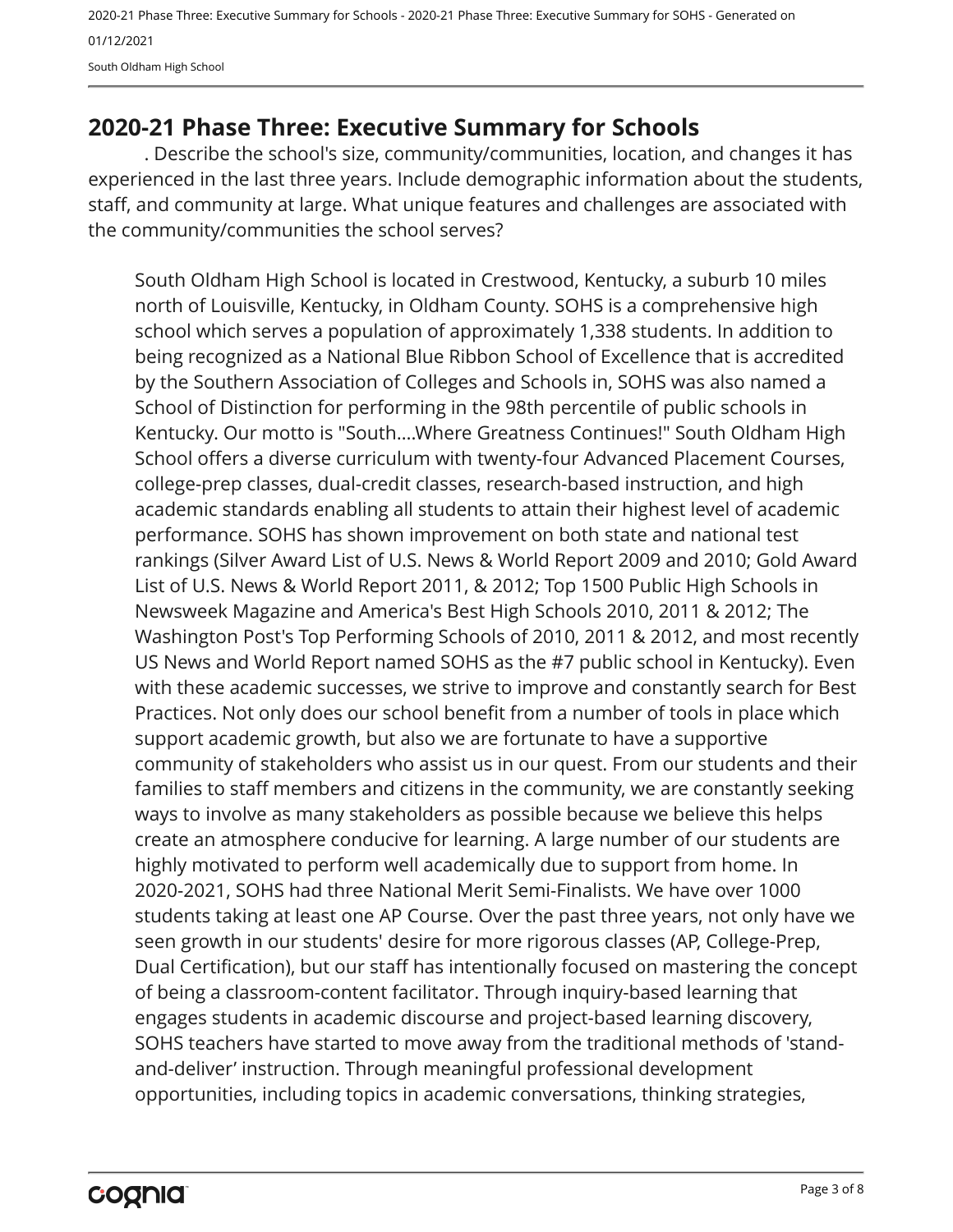South Oldham High School

community building, and inquiry cycles, the SOHS Staff has become more deliberate about facilitating purposeful core instruction for our students.

. Provide the school's purpose statement and ancillary content such as mission, vision, values, and/or beliefs. Describe how the school embodies its purpose through its program offerings and expectations for students.

Our mission at South Oldham High School is for all stakeholders to collaboratively work to achieve a shared educational purpose. We have invested a great amount of time, energy, and effort in establishing Professional Learning Communities whose guiding focus is a belief that all students can learn and should learn at high levels. It is the job of these established Professional Learning Communities to create an atmosphere for this achievement to occur. Over the years, we have made it a point to emphasize the following areas to assist us in our mission for PLC's (Professional Learning Communities) to create an environment for rigorous learning such as: Increasing the number of students demonstrating proficiency in writing by having students write consistently and in a variety of genres. The idea that 'teaching writing is an English teacher's job' is not a belief in our building. Through a number of professional development opportunities, curriculum training, and PLC discussions, our teachers understand the importance of students explaining a learned concept through writing that enhances their comprehension. Increasing the number of students demonstrating proficiency in reading comprehension of non-fiction works is another emphasis at South Oldham High School. Beyond state and national assessments, we want our students to be able to comprehend and analyze information throughout life. In order for students to understand that every piece of text should be analyzed in order to fully comprehend, our teachers demonstrate and implement techniques such as 'making texts considerate' via anecdotal notes. Teachers are facilitating more in-class discussions of content-area passages to increase student comprehension. These are just two Best Practices used to increase our reading proficiency. Supporting our Advanced Placement Teachers (27) and National Board Teachers (12) through annual certification and professional development opportunities supports our continued growth. We also offer AP Training to teachers who want to increase their content knowledge, but who may not teach an AP course. This is beneficial not only to the trained professional teacher, but to his/her students who gain content with higher expectations. Continuing our ACT Prep Classes and AP Practice Test Dates throughout the year is another area we must maintain. When students understand the format of the tests, it relieves some anxiety. Also, through our ACT Prep Classes, students gain important test-taking skills as well. Over the past fourteen years, we have seen a constant growth with the number of Advanced Placement courses offered at our school, and due to our open-door policy we have seen an increase in the number of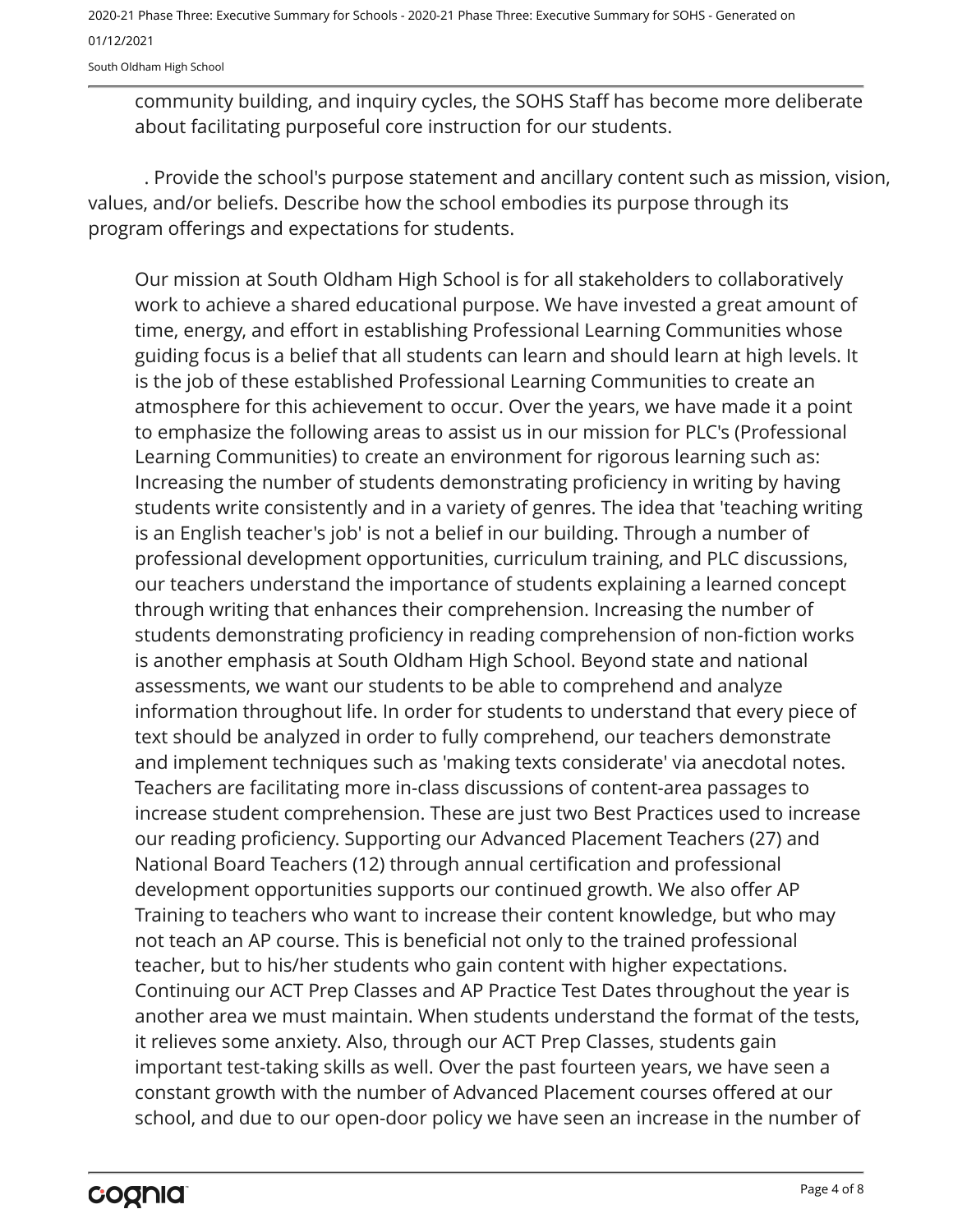South Oldham High School

students enrolled in these courses. One would think that with an increase in student enrollment, the Advanced Placement overall pass percentage rate would fluctuate; however, we have been fortunate to increase our rate each year with a few courses and maintain our pass percentage rate in others. We have also been able to experience slight increases in our ACT Scores. These academic achievements are great to share with all stakeholders, but our challenge comes with implementing ways to continue this growth. One avenue we've taken to ensure students are College and Career Ready is through our Seminar Classes where teachers were selected to offer seminar students the academic, behavioral, and organizational support they need for success during and after high school. As we continue our academic growth, we have a number of support programs in place to assist: counseling, mental health services, Literacy Coach, Special Education Programming, Math Coaches, Lead Teacher Support, Common Planning Periods, ECS Coordinator, ESS Coordinator, RTI Coordinator, and Career Pathways. We developed an Intervention Team in the 2019-2020 academic year. This team has 3 full-time certified teachers and a part-time certified teacher who provide interventions in every period for students. The team works with PLCs, taking notes on initiatives and next steps for instruction; assessment data, analysis of learning, and the identification of trend data; and the development of learning extensions for those students who have mastered essential learning. In addition, a member of the team has created Google spreadsheets to track data across our school. This includes data on college and career-ready students; ACT progression scores; writing essential learning targets and assessments; and a data dashboard that, in addition to the data already named, collects attendance data, behavioral interventions, office referrals, and in-school and out-of-school suspensions. This team allows us to more specifically target interventions to those students most in need of academic support, increase communication with the classroom teacher, and begin developing a school-wide assessment model.

. Describe the school's notable achievements and areas of improvement in the last three years. Additionally, describe areas for improvement that the school is striving to achieve in the next three years.

One notable achievement at SOHS is our work with the Oldham County Learning Institute (OCLI). This institute emphasizes four instructional strands: building community, gradually releasing the responsibility for learning to students, promoting critical thinking and problem-solving, and intentionally structuring opportunities for student discourse. During the 2019 Institute, our literacy coach cofacilitated the district-wide deep dives into learning, and out school hosted two OCLI Lab Classrooms (math and science) for other teachers in the district and outside the district to come and observe. We have increased the number of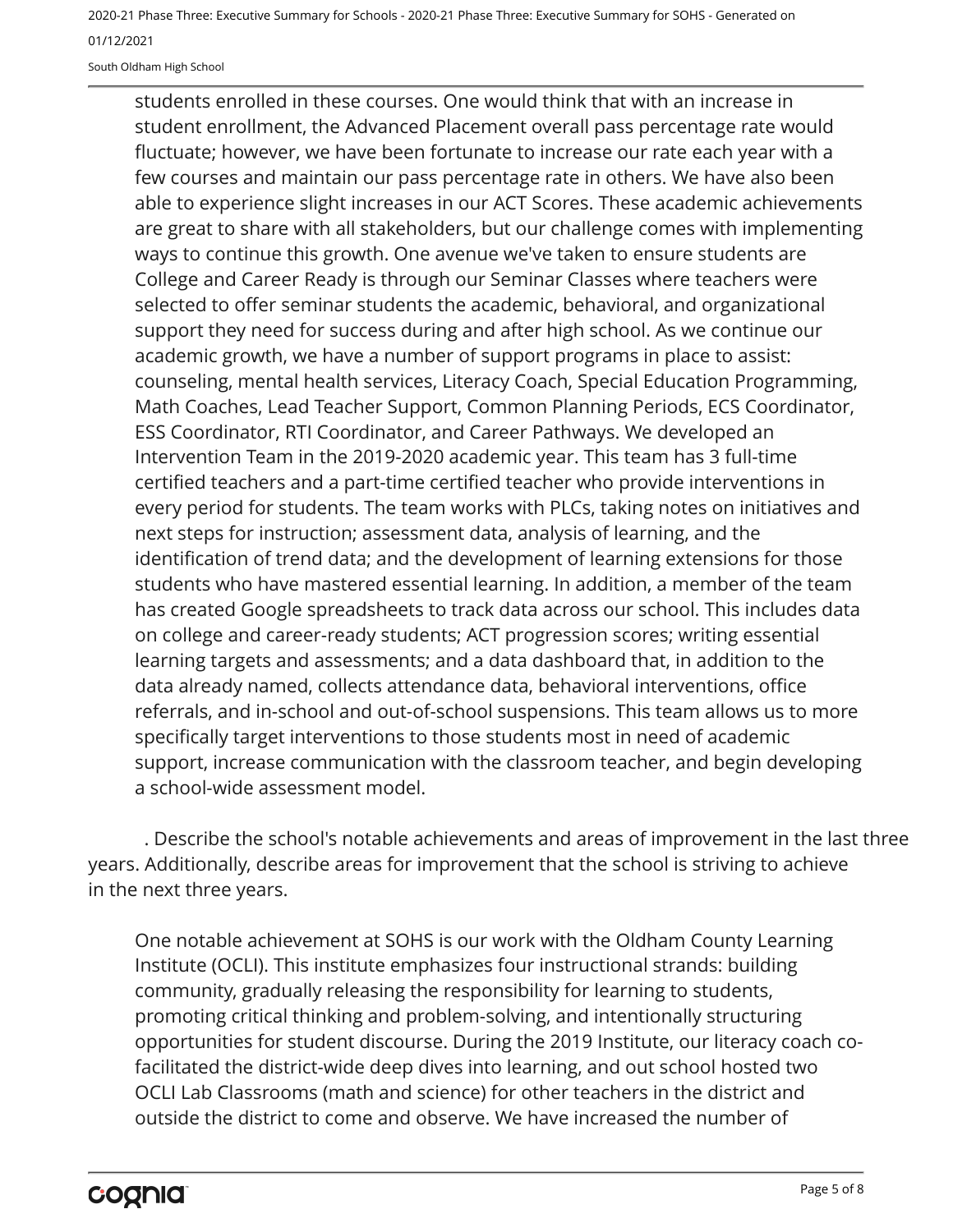South Oldham High School

teachers participating in internal lab observations, and engage the entire faculty in twice-yearly Learning Walks. After the initial institute, South continues to provide leadership in the learning that occurs for students and teachers in our district and meeting with new teachers. Our new teacher induction/mentoring program at the school level continues to use the foundational strands and work individually with them to ensure fidelity of implementation. A challenge our school continues to face is keeping up with our district's vision of equipping our students for the 21st Century by improving media/technology skills, critical thinking/problem solving skills, communication skills, creativity/innovation skills, and leadership skills. As a school we have tried to find innovative technological ways to supplement the content taught in classes. Over the past three years, through professional development the district's Digital Leader Network and our Library Media Specialists, teachers have become more aware and have a variety of technological tools they can implement in their classrooms daily. We have two full computer labs in our library media center where teachers can schedule instruction and four embedded iPad carts in content specific classrooms. In addition, we have three "floater" iPad carts that teachers can check out from our media center; and ECS teachers who use Google forms to collect data that is then used to create IEPs. In December 2017, the district provided all of our students that have IEPs that require a reader or scribe, a Chromebook for home and school use. Along with the district's dedication to technology, we have invested in twenty-four Google Chromebook classroom sets. Many of our teachers are moving to an all Google Classroom. All teachers were given a Google Chromebook or a laptop to continue our movement of going digital as a school. As the economy has changed, we have also seen an increase in the number of multi-family homes along with an increase in the number of students qualifying for free/reduced lunch. With these changes, and new state curriculum in English and new standards in science, challenges are constant; however, the ability of our staff to keep focused on the accomplishments of our students makes facing these challenges possible.

. **CSI/TSI Schools (including ATSI) Only:** Describe the procedures used to create the school's improvement plan and briefly state the specific efforts to address the causes of low student performance and resource inequities.

The school leadership team, alongside our district team, formed a TSI stakeholder group that analyzed the discrepancy in our data with all children and African American children. There were many steps taken in the 2017-2018 school year that positively impacted our work with this special population of students. We used our Teacher Work Days to review school-wide data and specifically gap data with all staff. The school-wide response was an ACT workshop for all gap populations, which show tremendous growth in all our gap students. We worked with our school-wide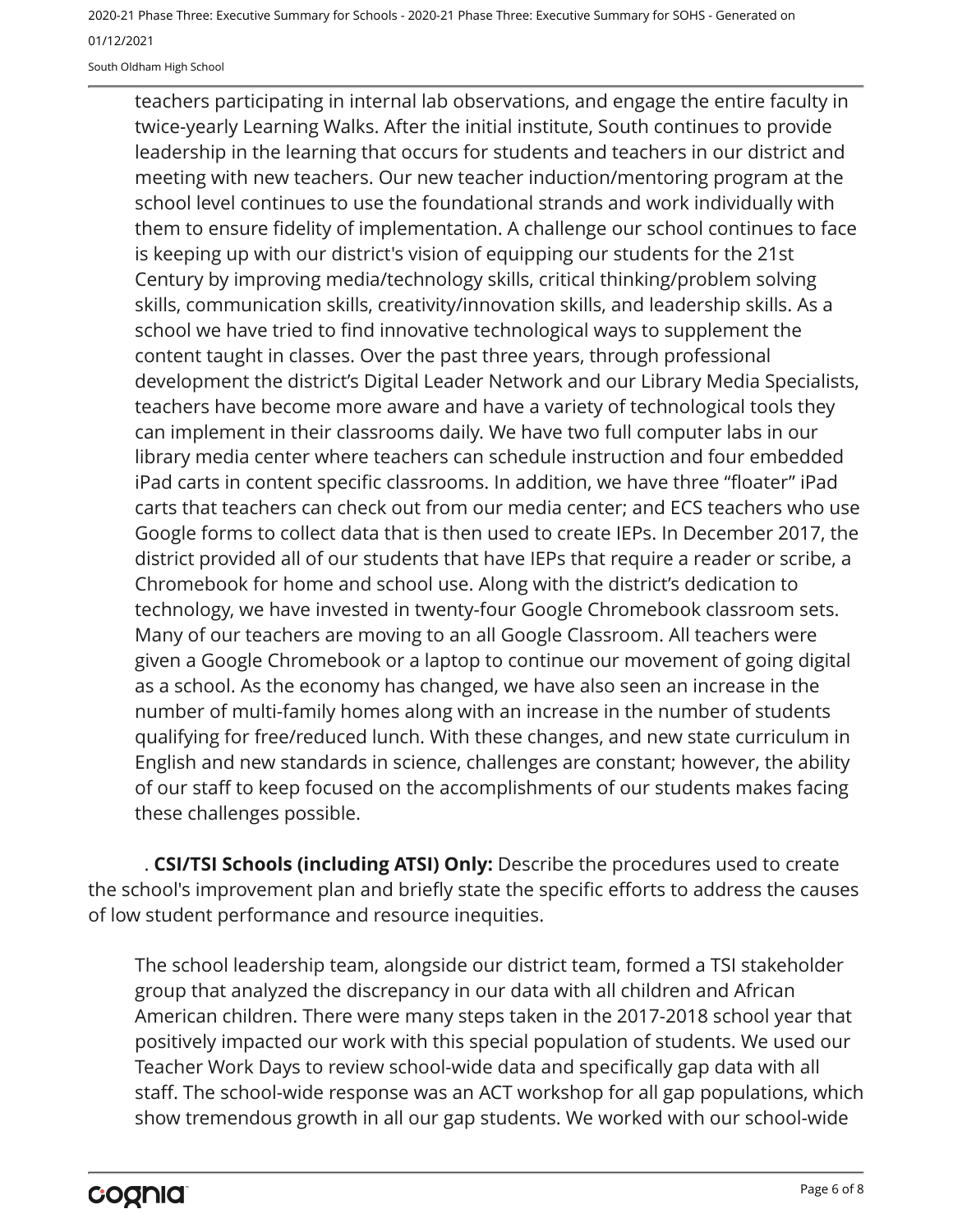South Oldham High School

professional development plan to incorporate PD that supported our special populations. Our last day of professional development included a Poverty Simulation in which teachers experienced the struggles of a family that lives in poverty. As a school, we followed that professional development up with having Dr. Anthony Muhammad working with our staff on Overcoming the Achievement Gap Trap. This work has led us into the 2019-2020 school year and continuous work we are doing surrounding all our gap population, not just African American. We do want to celebrate that if the TSI designation were to still exist in the state accountability system, we would not have been labeled TSI in the 2019-2020 school year for African American population. This work has continued into the 2020-2021 school year and continuing building on our core programming and monitoring of student progress. At the classroom level, our PLC's continue to work weekly through that process to identify (proactively) students that struggle with our essential learning. We have an intervention team that supplements the work of our ESS and PLC teams with identified struggling students.

. Provide any additional information you would like to share with the public and community that were not prompted in the previous sections.

South Oldham High School is very proud of our students, staff, and community members. We are fortunate that all stakeholders want to know what occurs at our school and are willing to pitch in and help if needed. We work hard to provide a safe, inviting atmosphere so our students feel comfortable enough to challenge themselves academically and athletically. We like to pride ourselves in keeping parents informed because we feel strongly that parents want to know what is going on with their student. We are most proud of the vision shared by parents, students, staff, and community, along with the dedication of our staff and their commitment to continued student improvement. We invested in a custom school app which allows the school to highlight all the happenings and accomplishments by a quick click for any student, staff, parents and/or community members.